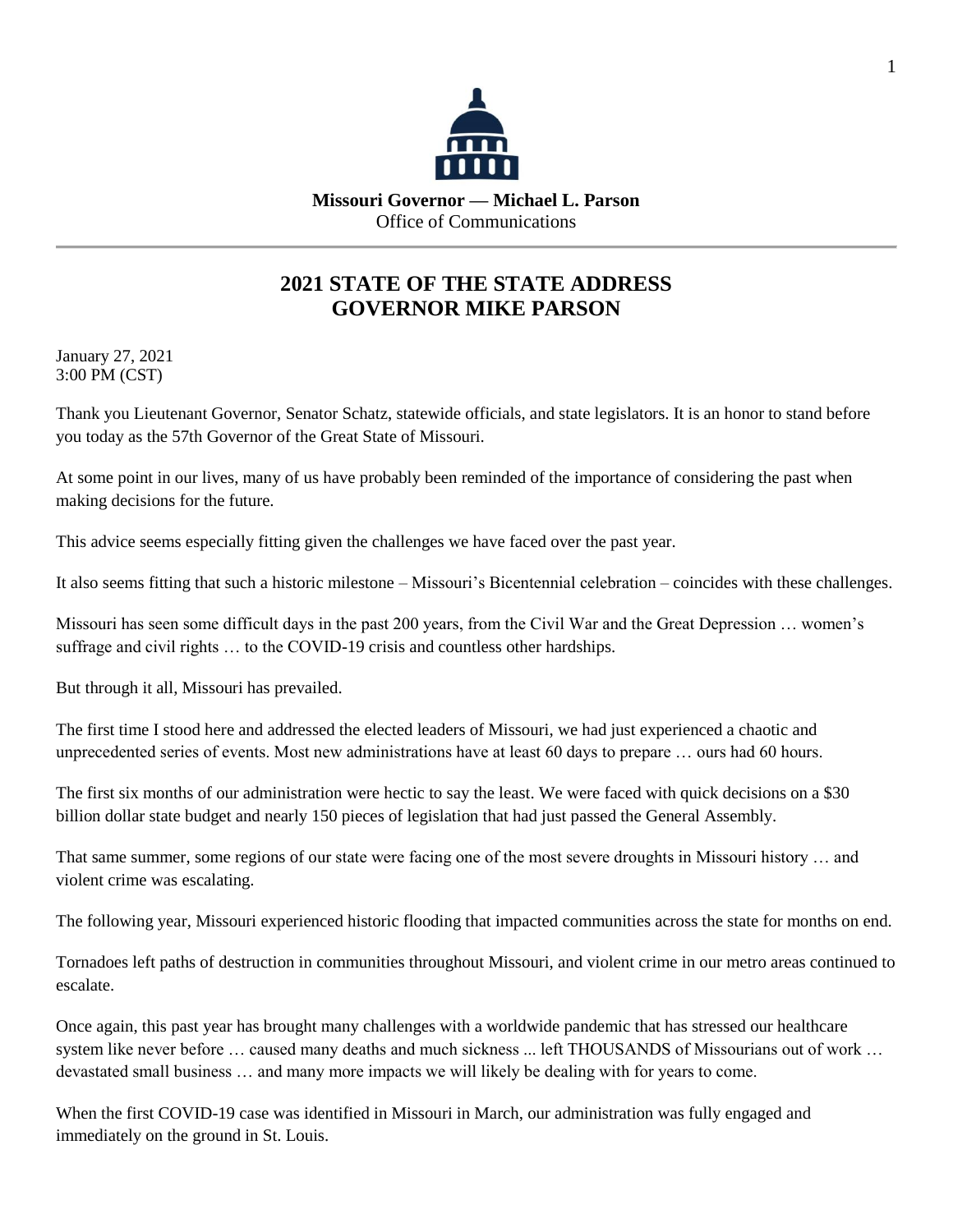

Since that time, we have worked nonstop to take a balanced approach, fight the virus, and keep Missourians as safe as possible.

We pulled together our entire Cabinet and every state agency to coordinate our statewide response.

We convened weekly calls for 10 straight months with community leaders and medical experts.

We waived nearly 600 statutes and regulations to provide more flexibility and safety for Missourians.

We went from testing only a few thousand people each week to over 100,000 a week.

We were a leading state in developing our dashboard of Missouri-specific data.

We launched the Show Me Strong Recovery Plan to support Missouri citizens, businesses, and communities.

We distributed \$520 million dollars in CARES Act funds to local jurisdictions within 10 days.

We helped secure over \$11 billion in low-interest loans for Missouri small businesses through the SBA.

We mobilized the Missouri National Guard to assist with response efforts and constructed an alternate care site in 11 days in the St. Louis region.

We delivered Remdesivir to hospitals across the state at all hours of the night and brought in additional health care staff to further expand hospital capacity.

We received national recognition for our partnership with Google on the PPE Marketplace, and have continued to expand our own state supply.

We have now shipped over 22 million gowns, 18 million gloves, 8 million surgical masks, 5 million N95 masks, and 1 million face shields to frontline health care providers.

We were one of the first states in the nation to submit our COVID-19 vaccine plan ... and have now administered nearly 400,000 doses to Missourians.

The bottom line is that we have been working day in and day out to fight COVID-19 while also dealing with civil unrest, violent crime, and a difficult budget.

As I look to the next four years, however, I believe it is important to not only remember the challenges, but also the many great accomplishments we've had.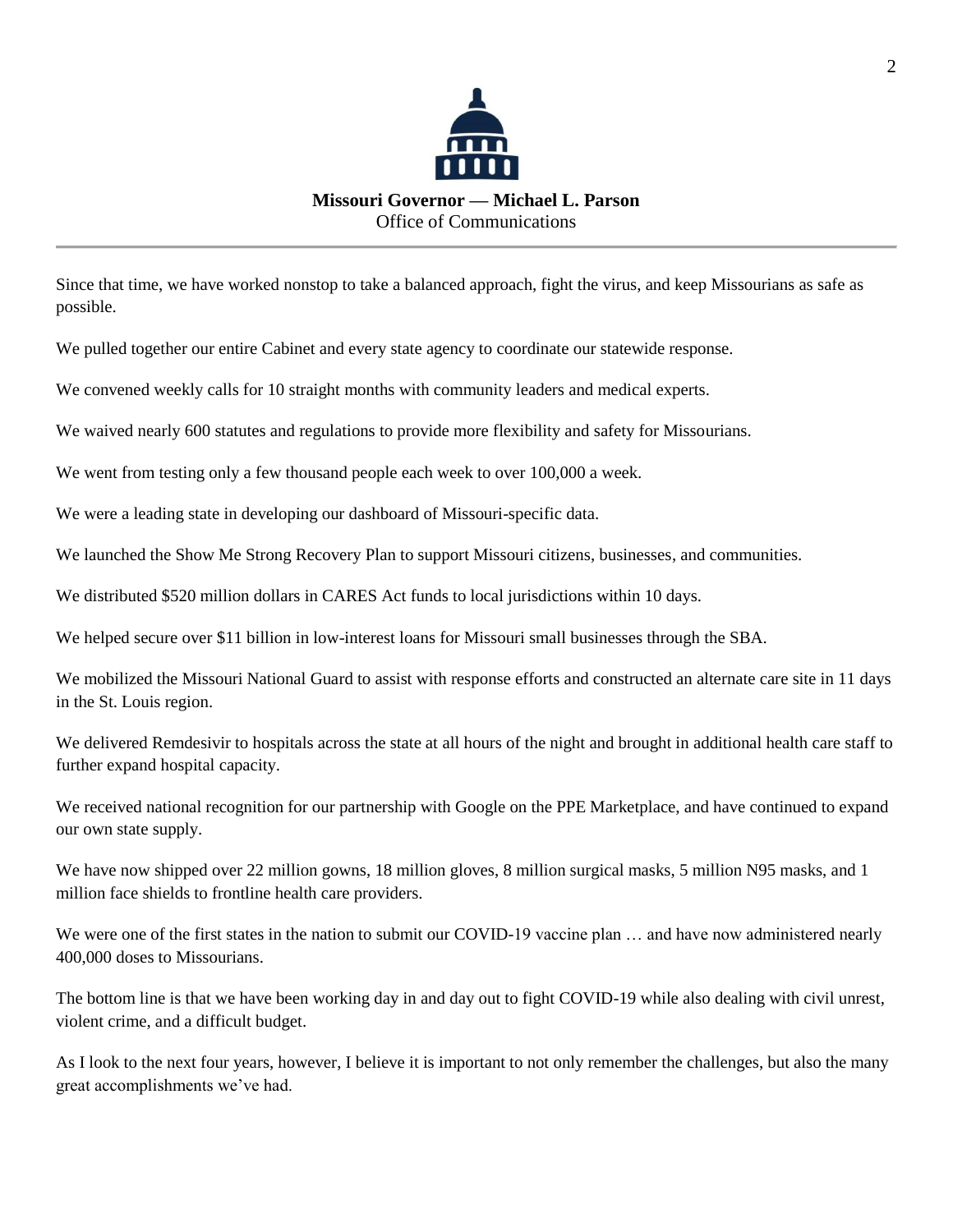

For instance, we were still able to attract and expand businesses across Missouri, including:

- Accenture Federal Services in St. Louis,
- Chewy, Inc. in Belton,
- Amazon in Republic,
- Kawasaki in Maryville,
- Tyler Pipe Company and Armstrong World Industries in Marshfield,
- Burns & McDonnell in Kansas City,
- Boeing in St. Charles,
- and Ford in Claycomo for a total investment of over one billion dollars and nearly 10,000 new jobs.

All of these announcements highlight Missouri's increasingly competitive business climate. Since 2018, Missouri has jumped from 21st to 11th in the nation among Site Selectors.

This is thanks in large part to the success of our workforce development programs. Through Missouri One Start, for example, nearly 100,000 Missourians have received training through partnerships with over 400 companies.

Since launching the newly revamped program, businesses have invested approximately \$2.5 billion dollars in Missouri.

Our MO Excels grant program has also been a huge success, helping us fund critical projects like the nursing program expansions at Missouri Western and St. Louis Community College.

Ranken Technical College also announced a new \$7.5 million dollar advanced manufacturing training facility in Troy, Missouri, in partnership with the Lincoln County School District – a great example of what we can accomplish when education, government, and the private sector work together.

In addition to workforce development, we also continued to move forward on critical infrastructure projects.

In just over one year, over 100 of Missouri's poorest bridges have been repaired or replaced through our "Focus on Bridges" program.

When the program is complete, it will have accelerated the repair or replacement of 250 bridges across the state at a remarkable value for our citizens.

Construction is now complete on a major levee in Northwest Missouri to help ease future flooding along the Missouri River – another great partnership between local communities, state government, and the United States Army Corps of Engineers.

Construction also continues on the East Locust Creek reservoir … and we continue to move forward with the Buck O'Neal Bridge in Kansas City, the new Rocheport Bridge along I-70, the I-270 interstate project in North County St. Louis, and a new overpass in West Plains.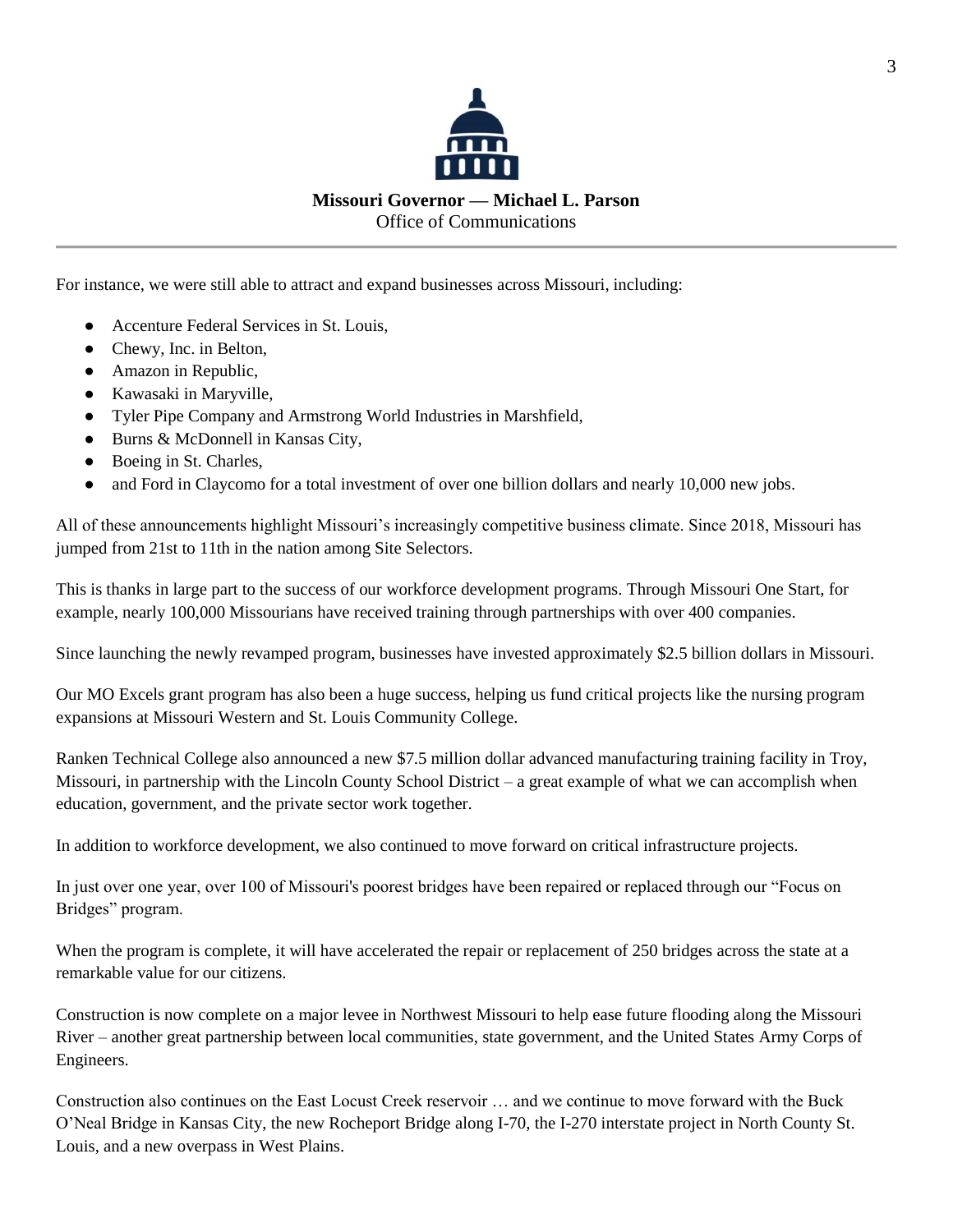

Although COVID-19 has had an overwhelming impact on the economy, Missouri has made outstanding progress in a short amount of time.

In fact, Missouri is among the top tier of states for total economic recovery with 71 percent of jobs recovered.

We are among the lowest unemployment rates in the country and have again reached number two in the United States for apprenticeships.

Time and time again, our administration has addressed the challenges of our communities and our state head on rather than leaving them for another day, another administration, or another generation.

Over the past two and half years, we've offered bold solutions, and we have gotten results … but results aren't just about numbers on a bottom line. They are also about improving lives, creating opportunities, and keeping families safe.

I sometimes joke about my gray hair, but to be very honest, this gray hair was earned through thick and thin … ups and downs … successes and failures.

And the last challenge I have left as Governor of this state is how I can make Missouri a better place.

A better place to raise a family …

A better place to find a job …

A better place to open a business …

And a better place for our children and grandchildren to achieve the American Dream.

It is important that we continue to follow through on key investments in workforce development and infrastructure.

We must also continue finding ways to strengthen public safety, improve health care, and make state government more accountable.

I have said many times that our children are the workforce of tomorrow … and if we are to truly make a difference in their lives, it starts with early childhood development.

In August, I had the opportunity to visit Unleashing Potential in St. Louis – an early childhood education center for children ages six weeks to five years old.

Joining us today is President and CEO Darlene Sowell and Director of Early Childhood Education Denise Carter.

Throughout COVID-19, these ladies worked extremely hard to adapt to the challenges and stay the course, never losing focus on what matters most – the children of our state.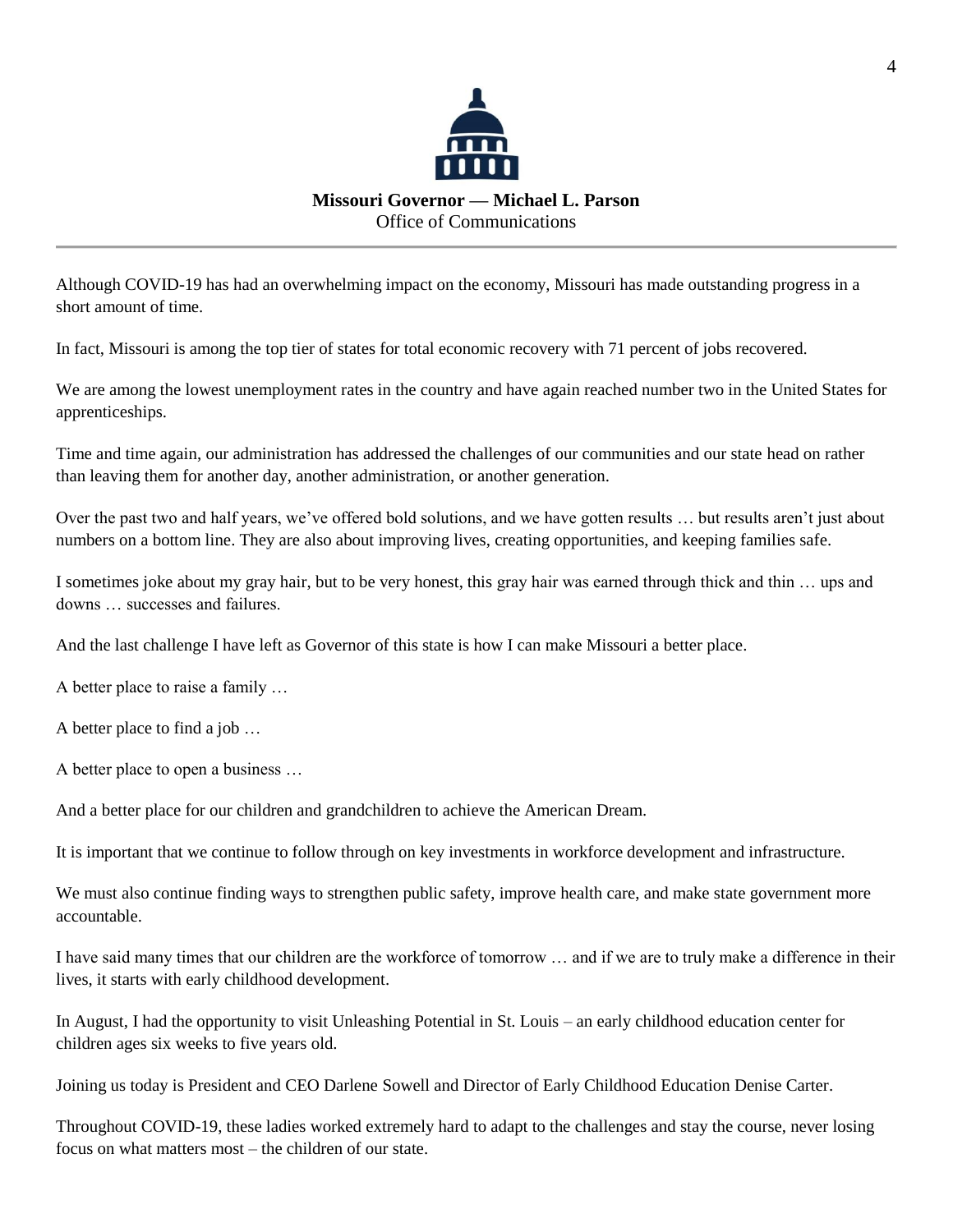

They are true champions of early childhood education, and we are proud to recognize them today. Would Miss Sowell and Miss Carter please stand to be recognized?

To help strengthen Missouri's early childhood system, we are excited to propose the consolidation of several different programs and divisions across three state agencies into one new office – the Office of Childhood.

This new office will not only help streamline the operation of several state programs, but also allow us to place a bigger focus on early childhood development – a critical component to the future success of Missourians for generations to come.

In addition to early childhood, we will also continue to invest in K-12 education. It goes without saying that this past year has been especially hard on students, parents, teachers, and administrators.

These challenges were not just social and emotional, but also financial … which is why we are once again proposing to fully fund the Foundation Formula.

Another key component for schools moving forward will be assessing the impact virtual learning has had on our students.

Though we may not understand these impacts for some time, it is important that we test and adjust education accordingly to help all students succeed.

Speaking of strengthening education, we must also continue to increase opportunities for job training at the high school level.

Career Ready 101 is a program designed to help prepare high school students for the workforce. This year, I am calling for the expansion of Career Ready 101 to all 57 existing career centers around the state.

This program also helps students prepare for the WorkKeys Assessment, a program recognized by hundreds of Missouri employers in over 100 counties.

This credential is an important stepping stone for students who are not immediately college bound but have the knowledge and skills to fill high-demand jobs.

This year, our goal is to offer 12,000 new high school students the opportunity to receive the WorkKeys certification ... and by the end of my term, I want to see all 114 Missouri counties become certified work ready communities.

For our college bound students, the A+ scholarship is a popular and widely used program, and during COVID-19, we saw an even bigger demand. That is why I am calling for an increase of more than \$13 million dollars for A+ scholarships.

Another program that is becoming increasingly popular is the Fast Track program proposed by our administration to help working-age, under-employed adults advance their skills and careers.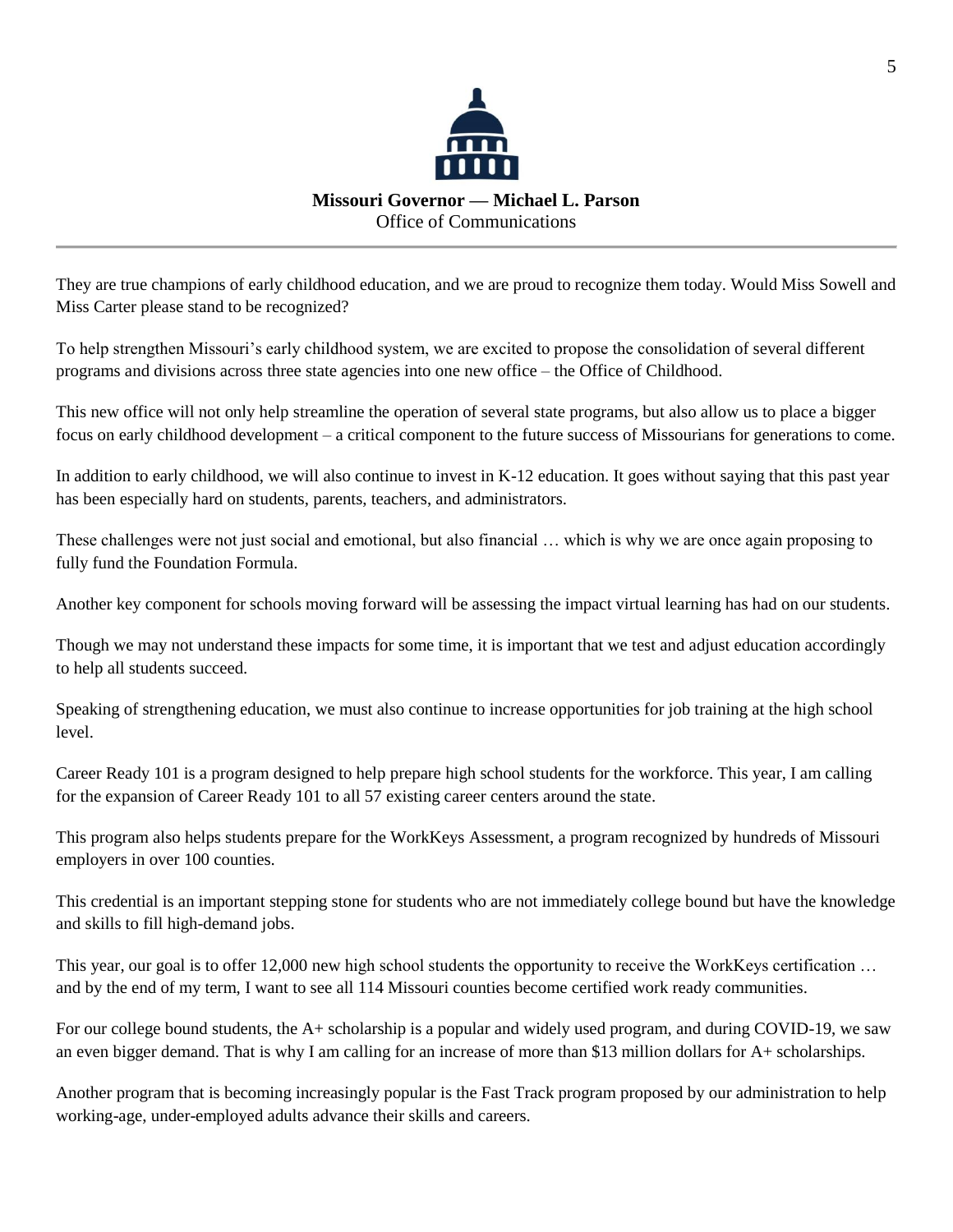

We are very proud that nearly 80 percent of Fast Track scholarship recipients are women, and nearly 50 percent are firstgeneration college students.

Today, we are happy to have two Fast Track participants here – Mallory Fox and Briana Tyler.

Both Miss Fox and Miss Tyler are pursuing degrees in nursing through the Fast Track program.

We are very proud of these ladies for their commitment to achieving their goals and bettering their futures.

Would Miss Fox and Miss Tyler please stand to be recognized?

These ladies are two of many Missourians whose lives have been changed through Fast Track … and we are excited to continue the program this year.

In addition to these programs, we have also made great strides in expanding high-demand job training through MO Excels. I applaud the legislature for embracing these much-needed investments across the state.

This year, we will seek to enhance this even further with a \$21 million dollar investment across 15 new programs.

On top of this, we are proposing five grants to start new health care associate programs at community colleges in Missouri.

2020 highlighted the critical need for skilled health care workers, and we want to meet this need by educating and training our Missouri workforce.

Another important group of our future workforce is the men and women who serve Missouri as state employees.

Unfortunately, our state workforce is one of the least competitive in terms of attracting future public servants.

We must make changes ... so once again, I am asking the legislature to fund a pay increase for state employees.

I have always said that you can't emphasize workforce development without infrastructure. They go hand-in-hand, and we must continue to invest in both in order to succeed.

Now more than ever, we must capitalize on Missouri's strategic location in the center of the nation and build on the opportunity to become a powerful logistics hub not only for the Midwest and the United States, but for all of North America.

We are very excited about the new shipping technology that could create a corridor straight through Missouri into the heart of the country.

This is why we are calling for a \$6.3 million dollar investment in shovel-ready projects at Missouri's established ports.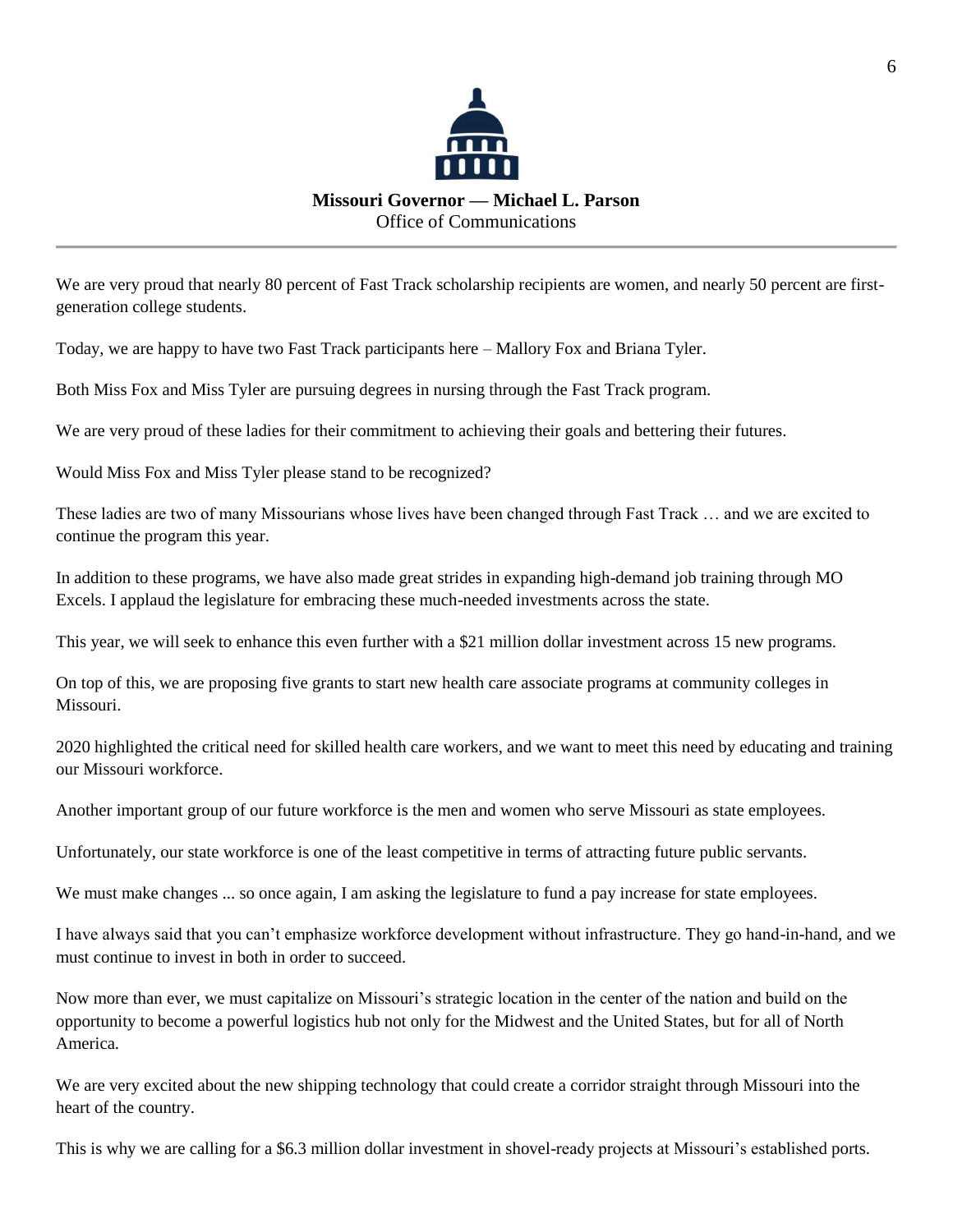

On top of this, we are also seeking \$25 million dollars to fulfill the transportation cost-share program we established to help communities complete other important infrastructure projects.

When we talk about infrastructure, we most often think about our transportation system ... but equally important is access to high-speed broadband.

We have made great strides in the past few years, and I appreciate the legislature's commitment to broadband expansion.

However, 2020 exposed many digital gaps, highlighting the importance of ensuring high-speed internet in all areas of Missouri … which is why this year, I am once again asking for a \$5 million dollar investment to expand and improve broadband services across the state.

Over the years, Missouri has also fallen behind in the maintenance of hundreds of millions of dollars in state assets, facilities, and buildings – all critical parts of our infrastructure.

These are all paid with taxpayer dollars … and neglecting these commitments only increases costs for future generations and legislatures.

This is why I am asking for a one-time expenditure of \$100 million dollars to clear the backlog of maintenance projects from every part of the state.

Also important to Missouri's infrastructure system is our state parks and conservation areas. Unfortunately, this is another area where maintenance and rehabilitation have been neglected for decades.

So this year, we are seeking approval for the Department of Natural Resources to complete infrastructure projects at 22 state parks.

Speaking of infrastructure, we are proud that the Missouri Department of Transportation continued to move critical projects forward despite the challenges of the past year.

All told, nearly 550 projects took place across the state that injected approximately one billion dollars back into Missouri's construction industry and economy.

On top of this, we recently allocated \$83 million dollars for MoDOT through conservative financial management.

These funds will be used for transportation infrastructure needs, including cost-share projects and low-volume roads – the backbone of our agricultural economy.

It is also worth mentioning that when every state in the nation was feeling the financial strain of COVID-19, we went back, sharpened our pencils, and put our AAA bond rating to work for our state.

By refinancing and consolidating existing debt, we saved Missouri taxpayers approximately \$22 million dollars.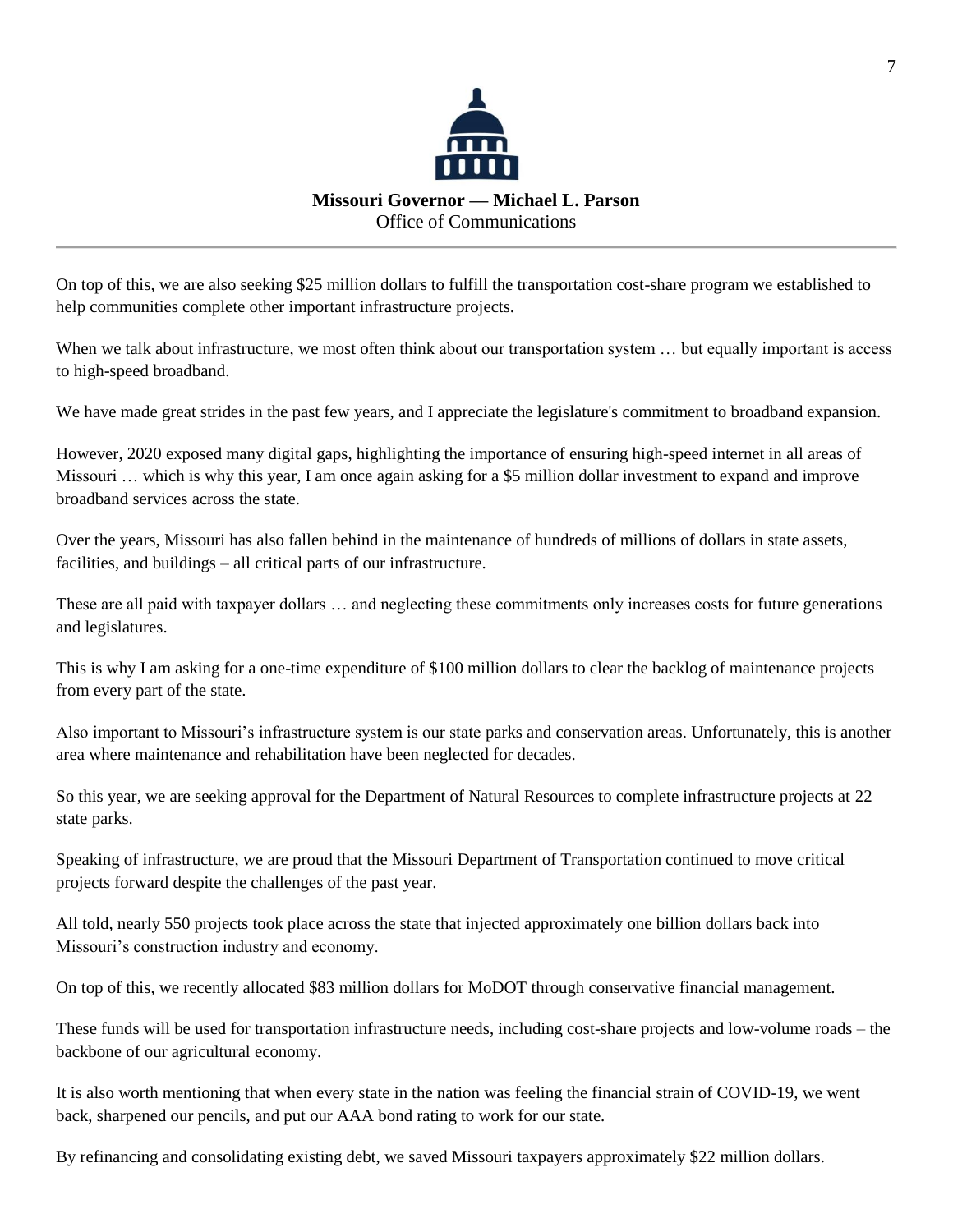

In addition, our responsible planning and management will allow us to supplement the Department of Labor's Unemployment Trust Fund and prevent a tax increase on all employers this year.

And speaking of employers, I hope the first piece of legislation to hit my desk this year is a clean COVID-19 liability protection bill.

Missouri businesses, manufacturers, health care providers, schools, churches, and many other entities across the state did not hesitate to step up and help their communities in the fight against COVID-19.

None of these groups should be penalized for their efforts to help. They must be able to continue serving the public without risk of unnecessary claims ... and I look forward to working with the House and Senate to get this done.

In addition to COVID-19 liability, Wayfair must also be addressed. I hope the House and Senate will consider legislation to address the unfair advantage online retailers have over small businesses in Missouri.

I am a strong supporter of lower taxes – in fact, I have signed several tax cuts into law. However, our small businesses, especially in smaller communities, are getting crushed right now because they cannot compete with huge online retailers.

We must level that playing field and consider ways to responsibly invest those revenues and provide new opportunities for our state.

Another very important step we must take is increasing our financial stability. Given the financial challenges of the past year, I hope the legislature understands how critically important a cash operating expense fund is for the future of our state.

I am proud of the discipline the legislature has shown in protecting the \$100 million dollars we have set aside in all of our proposed budgets … but we cannot look at this on a year by year basis.

In order to provide greater stability in the long-term, we must allow these dollars to grow into a much bigger fund.

I recognize that this may take some flexibility away from the Governor's Office … but it is the right thing to do for the future of our state, and I am committed to leaving Missouri in a better financial position than I found it.

While all of this is key to Missouri's success, we must also continue to invest in public safety and building stronger communities.

If we are to make real change, we must get violent crime under control in our communities … and we cannot do this without our law enforcement officers.

These brave men and women risk their lives each day to keep us safe. We must support them, respect them, and give them the tools they need to do their jobs.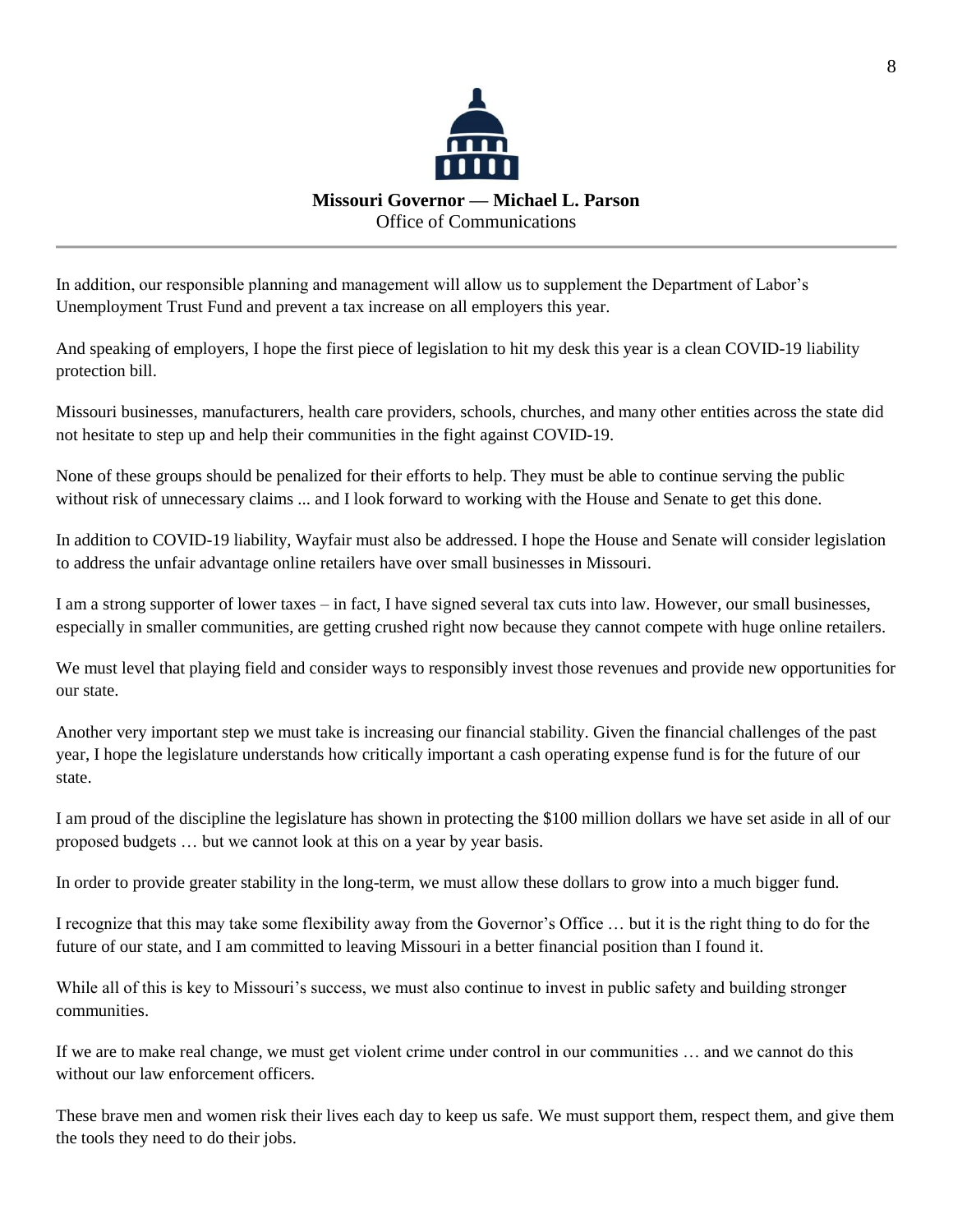

Seated in the upper gallery is Lincoln University Police Chief and Peace Officer Standards and Training Commissioner Gary Hill.

Chief Hill plays a critical role in the safety of our local community, and we are honored he is here today to represent our men and women in uniform.

In June, I challenged the POST Commission to take a leading role in advancing the training Missouri provides officers and help improve relationships with the public.

The Commission followed through on this challenge, voting in October to require annual training in de-escalation and bias recognition for all Missouri law enforcement officers. We believe this training will lead to better interactions between law enforcement and the communities we serve.

In addition to these changes, we recently granted Lincoln University a basic training license to establish the nation's first law enforcement training academy at a Historically Black College and University.

At a time when law enforcement agencies are struggling to recruit officers, especially minority officers, this new training academy is a major step in the right direction.

We look forward to working with Chief Hill and Lincoln University on this unique effort. Would Chief Hill please stand to be recognized?

Thank you to Chief Hill and all Missouri law enforcement officers for your service.

My administration will also continue to support more coordination among local, state, and federal law enforcement through initiatives like Operation Legend.

And to further support law enforcement, we are proposing \$1.5 million dollars for the witness protection fund passed by the General Assembly during the special session on violent crime …

And I hope the legislature will continue working with our office and the Attorney General to fight violent crime, support law enforcement officers, and make our communities safer.

In order to build stronger, safer communities, we must also improve the health and well-being of Missourians … and to do this, we must support our health care workers.

For almost a year now, Missouri's doctors, nurses, and health care workers across the state have been on the frontlines without a break.

They are tired and overwhelmed, but they continue to rise to the challenge and take care of Missourians.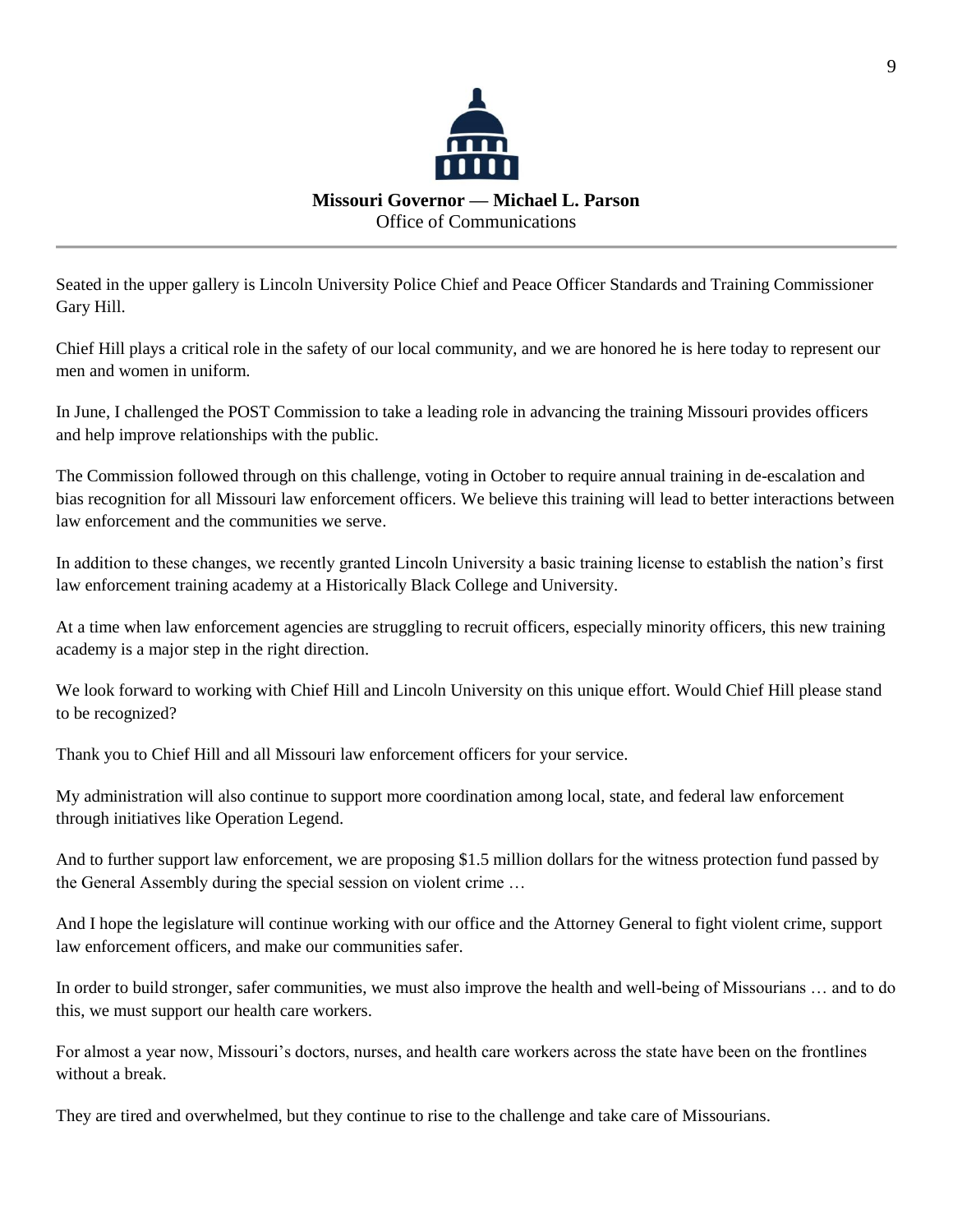

Here with us today is Cindy Sheets, a Registered Nurse at Truman Medical Center in Kansas City.

During a visit to Truman Medical Center in October, I saw a video of Miss Sheets sharing her experience with COVID-19 … and her words truly inspired me.

She said that she is not fearful … because much like a soldier in war, this is what she signed up for. Every day, Miss Sheets has stepped up for fellow Missourians despite the risks and the challenges.

She is a true representation of what health care is all about, and we are honored to have her here today. On behalf of all Missouri health care workers, would Miss Sheets please stand to be recognized?

We cannot thank our health care workers enough, and we will continue to support them.

It goes without saying that COVID-19 has drastically changed the way we deliver health care. The demand for telehealth has increased significantly and will continue to be a major need going forward.

This is why we invested over \$5 million dollars last year to expand broadband for telehealth across the state … and why we are proposing over \$4 million dollars to support telehealth and telemedicine for individuals with developmental disabilities.

Additionally, we are seeking an investment of over \$20 million dollars for 50 new community mental health and substance use disorder advocates and six new crisis stabilizations centers across the state.

These are important mental health investments for some of our most vulnerable citizens.

Our administration is also committed to ensuring patient protections, improving health care accessibility, and expanding health insurance options for Missourians … which leads me to another change we must make after the passage of Amendment 2 this past August.

Like I have said many times, I will always uphold the will of the voters, and we will move forward with expanding Medicaid coverage to approximately 275,000 Missourians.

However, it is important to remember that the costs of this expansion will be significant – hundreds of millions of dollars, in fact.

This will have a major impact on other areas of our budget, and we must plan accordingly … which means staying vigilant in maintaining the program's integrity by protecting against fraud and waste.

Since the beginning of our administration, we have always challenged the status quo.

From workforce development and infrastructure to reorganizing entire departments of state government, we have constantly pushed for greater efficiency, streamlining operations, and saving taxpayer money.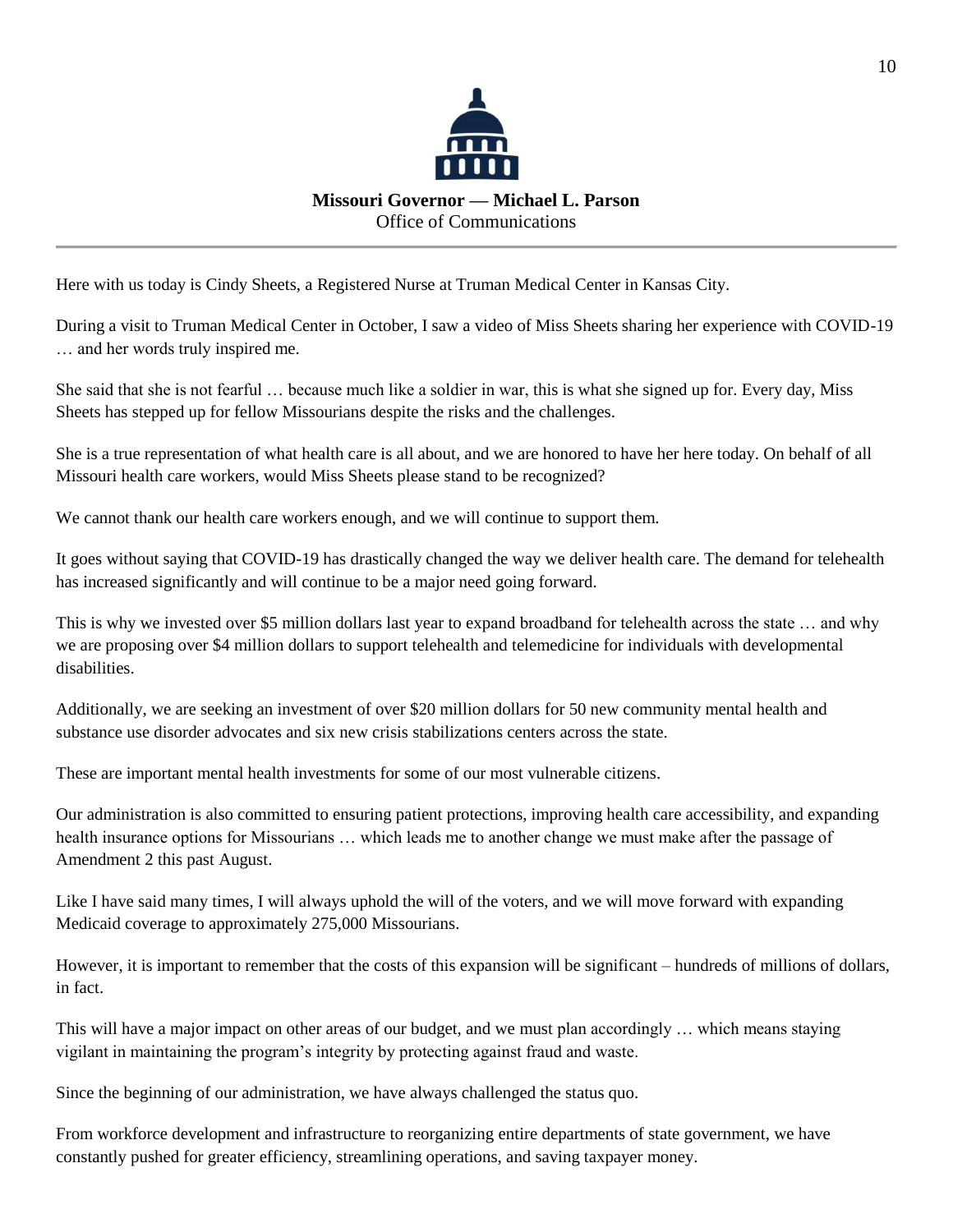

This year, we will continue these changes with a focus on foster care and adoption.

Our goal is to take a stressful, complex, and often frustrating process and consolidate rulemaking authority into one department.

All of these changes in state government are exciting … but they are not possible without a talented and dedicated team.

I want to take a moment to recognize my Cabinet not only for the incredible work they do on a daily basis, but also the dedication and professionalism they have shown throughout these trying times.

Would members of my Cabinet please stand to be recognized?

I greatly appreciate all of these individuals. They continue to tell me the work they do would not be possible without their own teams of committed public servants … and I would have to agree with them completely.

It is also important to me to recognize the many other men and women who have gone above and beyond the call of duty, such as:

- Our doctors, nurses, and health care providers,
- Public health professionals,
- County health departments,
- Law enforcement,
- First responders,
- Teachers,
- Child care providers,
- Farmers,
- Truck drivers,
- Custodians,
- Grocery store workers,
- and all Missourians who have been on the frontlines of the COVID-19 crisis.

2020 was filled with countless struggles … but each day, these individuals showed up and met these challenges with grit, strength, and determination.

And I promise that for the next four years, you can expect the same determination to confront every challenge, propose bold solutions, and make this state a better place for generations to come.

Today, I would like to conclude by sharing a quote from one of our great American Presidents Teddy Roosevelt, titled Man in the Arena, in honor of the selfless men and women who have truly fought this battle for Missouri.